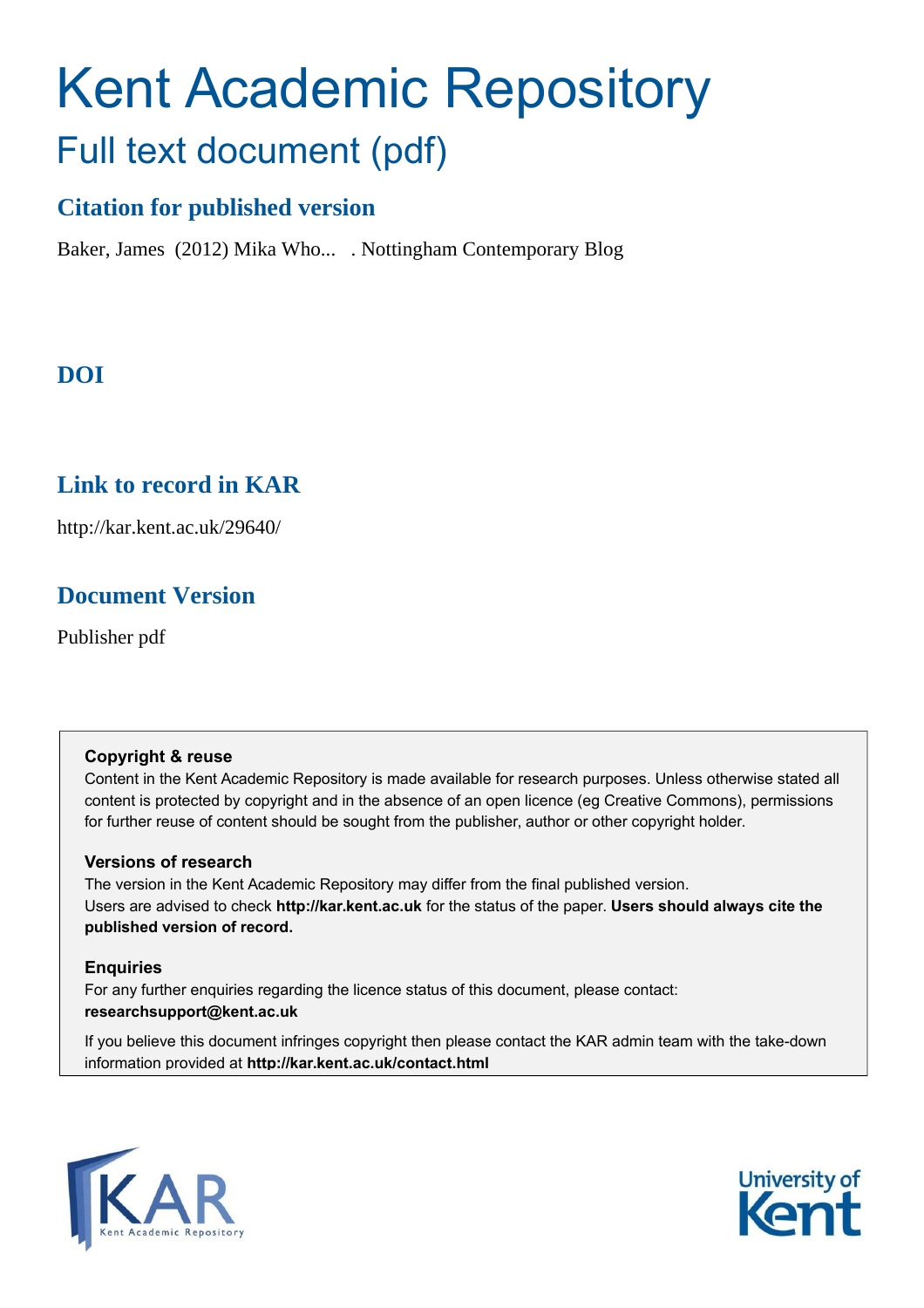#### **Mika who?**

#### **The tale of a man who came to see some Gillray's but was drawn to a video of a man sneezing out rabbits.**

I lever myself into the wooden structure before me. Standing at over 6 foot my body bends and twists unconformably. I seek seek out screens. Led by sound I find videos of long haired women milking cattle and combing hair. My handbook tells me the work is called *Cheese*. I exit feeling confused and disorientated. I suspect that might have been the point.

Mika Rottenberg is not a name familiar to me. But given that James Gillray is, I was keen to unpick the logic of having exhibitions of the two artists side-by-side. If *Cheese* was Gillrayesque only in the bodily contortions I was forced into just to see the work (I'm sure Gillray himself would have found the scene I presented worthy of a pencil sketch), irreverent Georgian humour was more evident in *Sneeze*. This 3 minute video had a simple premise. A man in a business suit sits at a table in a damp, drab room. He has a gross, distended nose, rendered itchy by some unknown aggressor. After some suspense he sneezes. And what does he sneeze out? Well rabbits of course. Or lightbulbs. After a sufficiently long fit of sneezing we move onto a second man, and a finally a third before the video returns to the beginning, creating an unending and unceasing loop of violent comic sneezing. I, for many repeat viewings, roared with laughter. But the comic hilarity of this scenario is brilliantly undercut by the discomfort of each man scratching the concrete floor with their jagged, painted toenails. For each laugh the work focuses in on a moment of chalkboard scraping hell, thus amplifying the former and the latter into a ball of confused sensory euphoria.

So, confused again, but this time with my own senses, I move on. A woman, dressed somewhere between a stewardess and a department store manager, proudly holds aloft (but slightly away from her) a cube of identifiable filth - a cacophony of greenery, metal, and other detritus. The meaning of this is a mystery (you guessed it, confused again...) but a rumble of machinery promises to hold the answer. I follow that sound, but no answers are forthcoming. I see some women in a field, possibly of Central or South American origin. They stretch their arms through holes in the ground which emerge in front of a row of Chinese women who moisturise and massage the limbs before them. With a telling slap, each arm is sent away, and the field workers amble towards a large mechanical apparatus with wheels, arms, and conveyor belts. Upon this they throw lettuce, freshly chopped from the an apparently limitless field. The machine rumbles on. They keep feeding it lettuce. The cycle could last forever.

Suffice to say the 20 minutes of film which make up *Squeeze* lie beyond my descriptive powers. Or indeed your patience as a reader. Quite simply, to roll out an old cliche, it demands to be seen to be believed. Female workers drain rubber from trees. A bored woman is heated, cooled, and fed, occasionally accompanied by an obese black woman rotating on a plinth. Another woman has blusher literally squeezed from her. And lettuce is crushed. All of these processes interconnected by some Heath Robinson esque causality, and all are demanding and unceasing for those involved.

I watched *Squeeze* twice. 40 minutes of fascinating monotony left little appetite for further stimulation. The corny inanity of *Tropical Breeze* raised a laugh, yet *Dough*, made 4 years before *Squeeze*, seemed inadequate in comparison, dwarfed by the complexity, polish, and ambiguity of her newer, shinier stablemate. In some ways placing *Squeeze* alongside Rottenberg's other work is akin to placing a Gillray in a room of works designed by his contemporaries, men such as Thomas Rowlandson, Richard Newton, and Isaac Cruikshank.